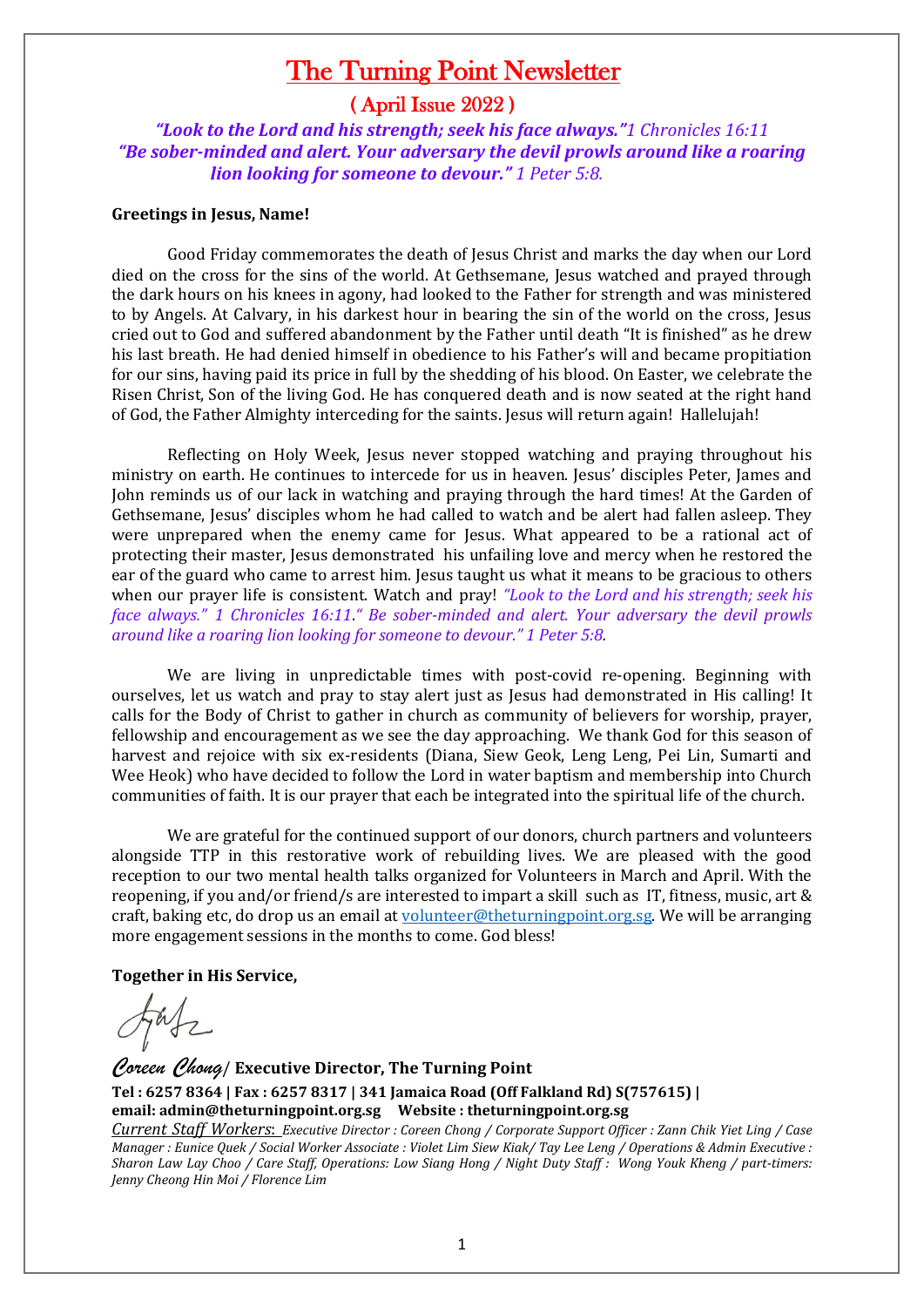# The Turning Point Newsletter ( April Issue 2022 )

### **Announcements**

- ➢ **Notification of TTP Annual General Meeting 2022** will be announced in May 2022
- ➢ **Newsletter in August 2022** will be available on our Website [www.theturningpoint.org.sg.](http://www.theturningpoint.org.sg/)  Kindly write in t[o volunteer@theturningpoint.org.sg](mailto:volunteer@theturningpoint.org.sg) if you wish to receive a hardcopy.
- ➢ **A note to our donors**: All donors are to provide their full name and tax reference number (NRIC/FIN/UEN) to The Turning Point in order to be given double-tax deduction for their donations. Our staff will submit information on your **donations** to IRAS through a special portal created for this purpose. You may also donate via our website.

### **Annex A: Activities**

**Good Friday Worship at New Creation Church Ex-residents sharing**



**Easter Sunday at Full Gospel Assembly U Fellowship Sharing** 





**Preparatory work phase : Easter Egg Project Packing several items -3000 gift boxes** 







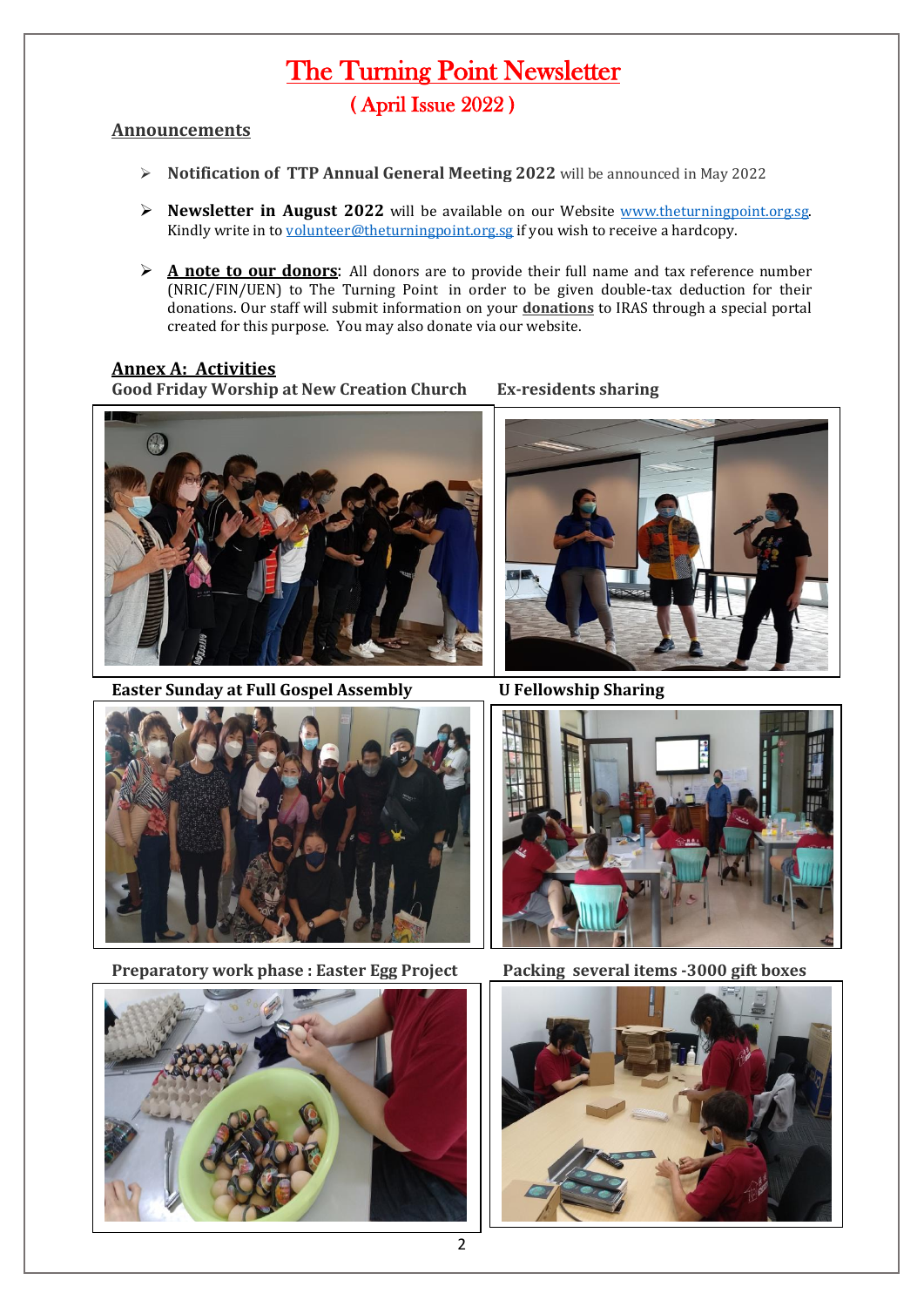# The Turning Point Newsletter ( April Issue 2022 )

### **Testimonies of TTP Ex-residents baptized on Easter Sunday 17April 2022**

### **Tan Siew Geok**

"I am glad and feel blessed to be baptized on this special day, the day of our Lord Jesus's resurrection. I accepted Christ as my Saviour some 50 years ago but never have the desire to be baptized. Why? I was a very self-centred person, prideful and arrogant, and also have difficulty with anger management. I loved myself and the world **more than I love the Lord.** 





Again and again, I failed God, backslided and many things went wrong throughout my life. In Dec 2019, I was blessed with a six months programme with The Turning Point. During the programme, the volunteers and staff not only shared God's Word with me, they guided and encouraged me. Gradually, I learned to let go of my past, learned to be humble and submissive not only to God, but to people

He have authorised over me. Truly, I am grateful and appreciated all the staff and volunteers at TP. Indeed God had blessed me with a place where He wanted me to be. I learned to be contented with the blessings from God. The Turning Point is truly my turning point. I continued to join FGA after my programme where I continued to learn from Elder Woon, sis Batching, sis Lee Leng and others in my cell group. The sermons shared here have truly enriched me. Thank you everyone who helped me throughout these my two years of my journey with God. Above all, I thank God for His love, grace and mercy. Glory and praise to our Almighty God!

#### **Soh Leng Leng**

我小的时候,没有一个很好的成长环境。我是外婆带大的,因为没有人管 教我, 我读完小学就没有读书了, 然后我就认识到一些损友,跟着他们喝酒, 用毒品,过着很乱糟糟的生活。

我很年轻就结婚,有三个孩子,可是因为自己不学好,结果婚姻破裂。但 我没有醒悟,还是过得很潦倒,直到我四十岁被捕。 我在监狱的时候,便要求我的妹妹给我带一本圣经。我开始学读圣经,参 加聚会。其实,我年轻的时候就有听说过耶稣。在我的心里,我知道祂是 神,可是没有人带我去教会。

后来,我来到了转捩点,来到了 FGA,参加小组。我很开心。我很想好好 改变, 从新做人, 可是我没有办法改掉喝酒的习惯。每天都喝, 我也曾去 过 IMH 戒酒,可是出狱后,我又去喝酒。

感谢主, Lee Leng 姐妹一直鼓励我要坚持祷告, 耶稣一定会教我的。我心 里知道,靠自己是改不了的。我挣扎了很久。 有一天,我就决定我要坚持 祷告!我把自己关起来,求耶稣救我,一直祷告,不停的祷告。当时非常 辛苦。。。到了第四天,我感觉自己完全好了,一点都不想喝酒了!

今天,我要接受洗礼,向世界宣告我是属于耶稣的!虽然以后还是会遇到 问题, 但是我相信, 耶稣一定会帮助我的。感谢主, 荣耀归于祂!